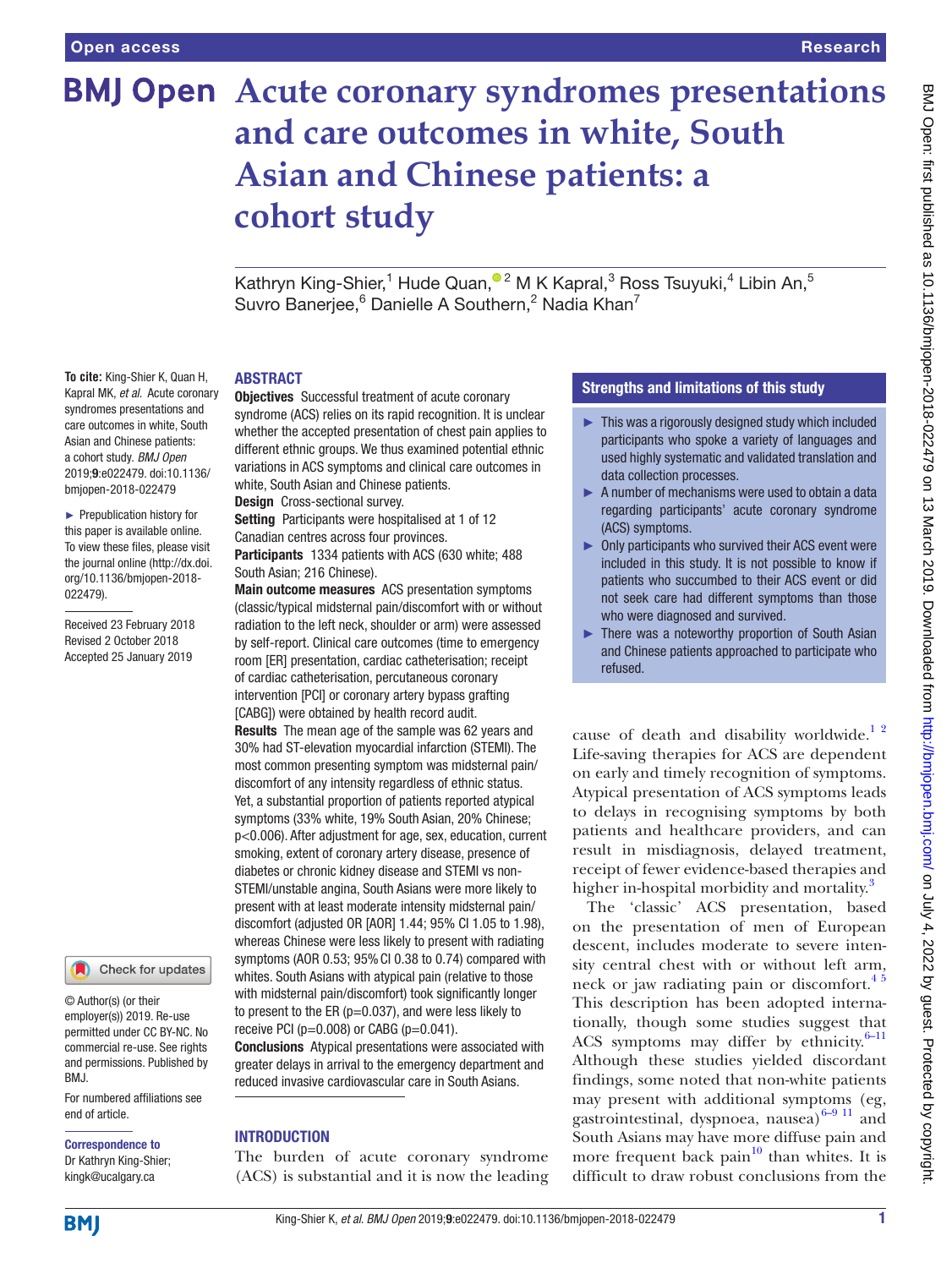current evidence given variable methods of data collection, inadequate cross-cultural language adaptation, small sample sizes and insufficient adjustment for other factors (eg, sex, age, clinical factors) that may influence ACS presentation.

South Asians have a higher incidence of ACS and earlier onset relative to other ethnic groups.[12 13](#page-7-5) Though Chinese currently have a lower incidence of acute myocardial infarction (AMI) relative to whites and South Asians, $1415$ cardiovascular events in China are expected to rise by more than 50% by 2030.<sup>16</sup> A rigorous investigation of ACS symptom presentation, time to arrival to the emergency department and clinical care outcomes between these ethnic groups is warranted to ensure appropriate public health messaging and/or inappropriate stereotyping of presenting symptoms. We thus aimed to examine potential ethnic variations in ACS symptoms using a rigorously cross-culturally adapted symptom questionnaire and visual identifiers in a multicentre cohort of white, South Asian and Chinese patients hospitalised in Canada.

# **METHODS**

#### Study design

We conducted a cross-sectional survey of a cohort of white (ie, of European descent), South Asian (ie, descended from India, Pakistan, Bangladesh, Sri Lanka) and Chinese (ie, descended from China, Hong Kong, Taiwan, Macau) patients hospitalised with physician-confirmed ACS (unstable angina, ST-elevation myocardial infarction [STEMI] or non-STEMI<sup>[5](#page-7-7)</sup>).

# Setting and sample

Following institutional ethics review at each participating hospital, participants were recruited consecutively from 12 urban hospitals in four Canadian provinces (>90% of Canada's immigrants reside in urban areas and the majority reside in these provinces $17$ ) between September 2010 and December 2015. Inclusion criteria were age  $\geq$ 19 years; admission to hospital with a confirmed diagnosis of ACS (as identified on health record); self-reported ethnicity for either white (European), South Asian or Chinese; and speaking English, Punjabi, Tamil, Urdu, Hindi or Gujarati (among the most common languages of Canadian residents from South Asia), $17$  Cantonese or Mandarin. Nearly 95% of South Asians and all Chinese residing in Canada would have been able to speak one or more of the languages used in this study.<sup>[17](#page-8-1)</sup> Exclusion criteria were multiple ethnic origins (ie, mixed race) or known cognitive deficits (ie, Alzheimer's disease, dementia, uncontrolled psychiatric disorder), as identified on the health record. All participants provided informed consent to participate in this study.

# Patient and public involvement

Patients were not involved in the conception, design or interpretation of this study. However, we have a detailed plan to disseminate this information widely to healthcare

providers as well as potential patients, through traditional and social media.

#### Data collection

Data were collected while participants were in hospital (within the first 5 days), in the patient's preferred language (as listed above) by highly trained like-speaking research assistants.

As reported elsewhere, $\frac{18}{3}$  rigorous translation processes were undertaken for study materials.

Questionnaires were developed based on the current literature and our earlier work.<sup>[10 19–21](#page-7-4)</sup> We, like Teoh *et al*, [10](#page-7-4) asked participants to mark, on a gender-neutral torso silhouette (pictograph), all the locations of the pain/discomfort that brought them to hospital. Each participant used the same type of pen to 'colour in' the areas. Then, the participant was prompted to identify if he/she experienced other symptoms such as nausea, diaphoresis, dyspnoea, dizziness or weakness. Next, they were asked to identify their 'chief' or 'main' symptom, describe its nature by pointing to pictorial identifiers (ie, stabbing, heavy, shooting, burning, squeezing) $9^{9}$ and finally identify its intensity (Likert-type scale, 0–10 where 0 was no pain). Pain/discomfort severity rated as  $\leq$ 5 was considered mild and  $\geq$ 5 or higher was considered moderate to severe pain.

A health record audit was undertaken to collect additional demographic and as well as clinical data, once the participant had been discharged from hospital.

The presence of classic (typical) ACS presentation was defined as having midsternal or having midsternal with radiating left neck, shoulder or arm pain/discomfort of any or at least moderate intensity. The clinical care outcomes of interest were time to emergency room (ER) presentation and cardiac catheterisation, as well as receipt of cardiac catheterisation, percutaneous coronary intervention (PCI) or coronary artery bypass grafting (CABG).

There was potential for bias when using this design and data collection method. This was a self-selected group of patients (ie, selection bias) who agreed to participate in the study. Also, the retrospective nature of the design could lead to recall bias given that patients were asked about their symptoms up to 5 days following hospital admission.

# Statistical analysis

Descriptive statistics and  $\chi^2$  tests were used to identify differences in participant characteristics, as well as symptoms and location(s) of pain/discomfort between ethnic groups. Each variable had a 'not entered' category. In binary variables of present/not present, 'not entered' was assumed to be not present. To analyse presenting symptoms data, a grid was placed over the original torso silhouette to identify the location(s) of pain/discomfort in a standardised manner.<sup>[10](#page-7-4)</sup> These data were also presented as proportions of each participant group who identified any pain/discomfort in the various areas as well as moderate to severe pain/discomfort rated as  $\geq 5/10$  on a Likert-type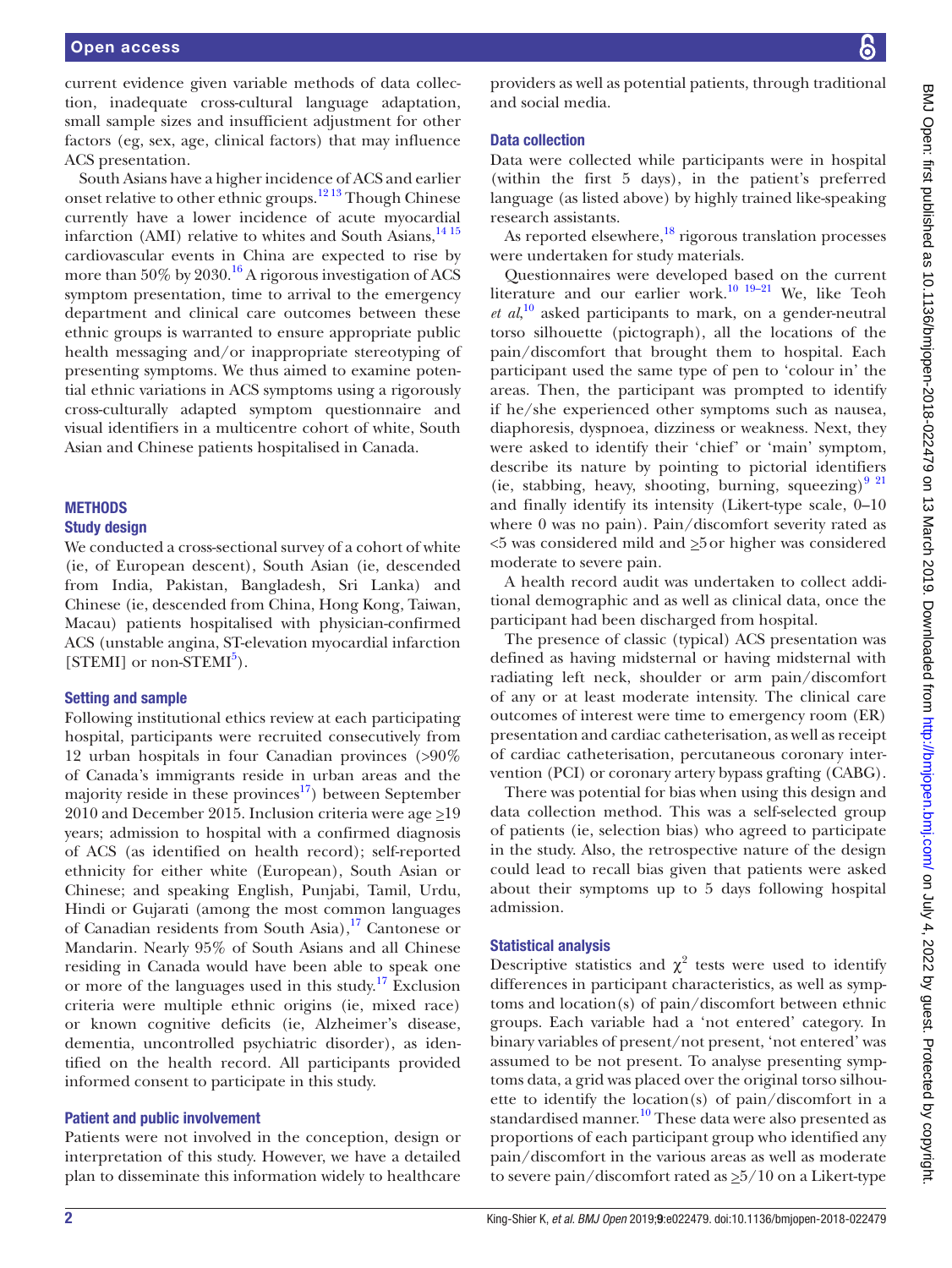<span id="page-2-0"></span>

| Patient characteristics by ethnicity<br>Table 1                                                  |                    |                                 |                             |          |
|--------------------------------------------------------------------------------------------------|--------------------|---------------------------------|-----------------------------|----------|
|                                                                                                  | White<br>$(n=630)$ | <b>South Asian</b><br>$(n=488)$ | <b>Chinese</b><br>$(n=216)$ | P value  |
| Age, mean (SD), years                                                                            | 65.9 (13.0)        | 62.2 (12.5)                     | 65.1 (12.6)                 | < 0.0001 |
| Male                                                                                             | 276 (43.8%)        | 355 (72.8%)                     | 154 (71.3%)                 | < 0.0001 |
| <b>English Language Survey</b>                                                                   | 630 (100%)         | 440 (90.2%)                     | 161 (74.5%)                 | < 0.0001 |
| Immigration status                                                                               |                    |                                 |                             | < 0.0001 |
| Canadian-born                                                                                    | 455 (72.1%)        | 11 (2.3%)                       | 10 (4.6%)                   |          |
| Immigrant <20 years                                                                              | 15 (2.4%)          | 189 (38.8%)                     | 81 (36.6%)                  |          |
| Immigrant >20 years                                                                              | 160 (25.4%)        | 288 (59.0%)                     | 123 (56.9%)                 |          |
| None documented                                                                                  | 1(0.25)            | 0                               | $2(0.9\%)$                  |          |
| <b>Marital status</b>                                                                            |                    |                                 |                             | < 0.0001 |
| Married/Common law                                                                               | 362 (57.4%)        | 383 (78.5%)                     | 174 (80.6%)                 |          |
| Other                                                                                            | 269 (42.7%)        | 105 (21.6%)                     | 42 (19.5%)                  |          |
| Highest level education                                                                          |                    |                                 |                             | 0.0001   |
| <b>None</b>                                                                                      | 8 (1.3%)           | 31 (6.4%)                       | 7(3.2%)                     |          |
| <high school<="" td=""><td>94 (14.9%)</td><td>83 (17.0%)</td><td>41 (19.0%)</td><td></td></high> | 94 (14.9%)         | 83 (17.0%)                      | 41 (19.0%)                  |          |
| $\geq$ High school                                                                               | 529 (83.9%)        | 374 (76.7%)                     | 168 (77.8%)                 |          |
| None documented                                                                                  | 0                  | 0                               | $\Omega$                    |          |
| <b>Current smoker</b>                                                                            | 123 (19.5%)        | 53 (10.9%)                      | 27 (12.5%)                  | 0.0002   |
| Extent of coronary artery disease                                                                |                    |                                 |                             | < 0.0001 |
| Normal/<50% disease                                                                              | 92 (14.6%)         | 50 (10.3%)                      | 36 (16.7%)                  |          |
| 1-2-vessel disease                                                                               | 148 (23.5%)        | 91 (18.7%)                      | 33 (15.3%)                  |          |
| 3-vessel disease/LAD                                                                             | 272 (43.2%)        | 293 (60.0%)                     | 109 (50.5%)                 |          |
| Left main                                                                                        | 11 (1.8%)          | $4(0.8\%)$                      | 10 (4.6%)                   |          |
| Not entered/missing                                                                              | 107 (17.0%)        | 50 (10.3%)                      | 28 (13.0%)                  |          |
| <b>Diabetes</b>                                                                                  | 193 (30.6%)        | 224 (45.9%)                     | 64 (29.6%)                  | < 0.0001 |
| Chronic renal disease                                                                            | 74 (11.7%)         | 45 (9.2%)                       | 18 (8.3%)                   | 0.229    |
| Acute coronary syndrome                                                                          |                    |                                 |                             | 0.187    |
| Unstable angina                                                                                  | 205 (32.5%)        | 132 (27.1%)                     | 61 (28.2%)                  |          |
| Non-STEMI                                                                                        | 228 (36.2%)        | 208 (42.6%)                     | 83 (38.4%)                  |          |
| <b>STEMI</b>                                                                                     | 188 (29.8%)        | 145 (29.7%)                     | 68 (31.5%)                  |          |
| Unspecified                                                                                      | 9(1.5%)            | $3(0.6\%)$                      | 4(1.8%)                     |          |

LAD, left anterior descending artery; STEMI, ST-elevation myocardial infarction.

scale. Crude and adjusted OR (AOR) with 95% CI were examined using logistic regression for South Asians and Chinese relative to whites having any midsternal pain/ discomfort or any midsternal with radiating left neck, shoulder or arm pain/discomfort, as well as moderate to severe  $(\geq 5/10)$  midsternal pain/discomfort or midsternal with radiating left neck, shoulder or arm pain/discomfort. Finally, crude and AOR (as above) with 95% CI were examined to determine the likelihood of receiving cardiac catheterisation, PCI and CABG for each ethnic group, based on having any midsternal pain/discomfort or any midsternal with radiating left neck, shoulder or arm pain/discomfort.

Models were adjusted for demographic and clinical characteristics associated with atypical symptoms (age,

sex, education, current smoker, extent of coronary artery disease [based on cardiac catheterisation], presence of diabetes or chronic kidney disease [CKD; as defined by the Charlson Comorbidity Index $^{22}$ ], and STEMI vs non-STEMI/unstable angina). All data were analysed using SAS V.9.4.

#### Pictographic analysis

We used a heat-mapping technology to portray where participants identified that they pain/discomfort on the torso silhouettes. $10$  Given that the numbers of participants varied by ethnic group, the mapping was based on proportion of participants who coloured areas on the torsos versus the absolute number.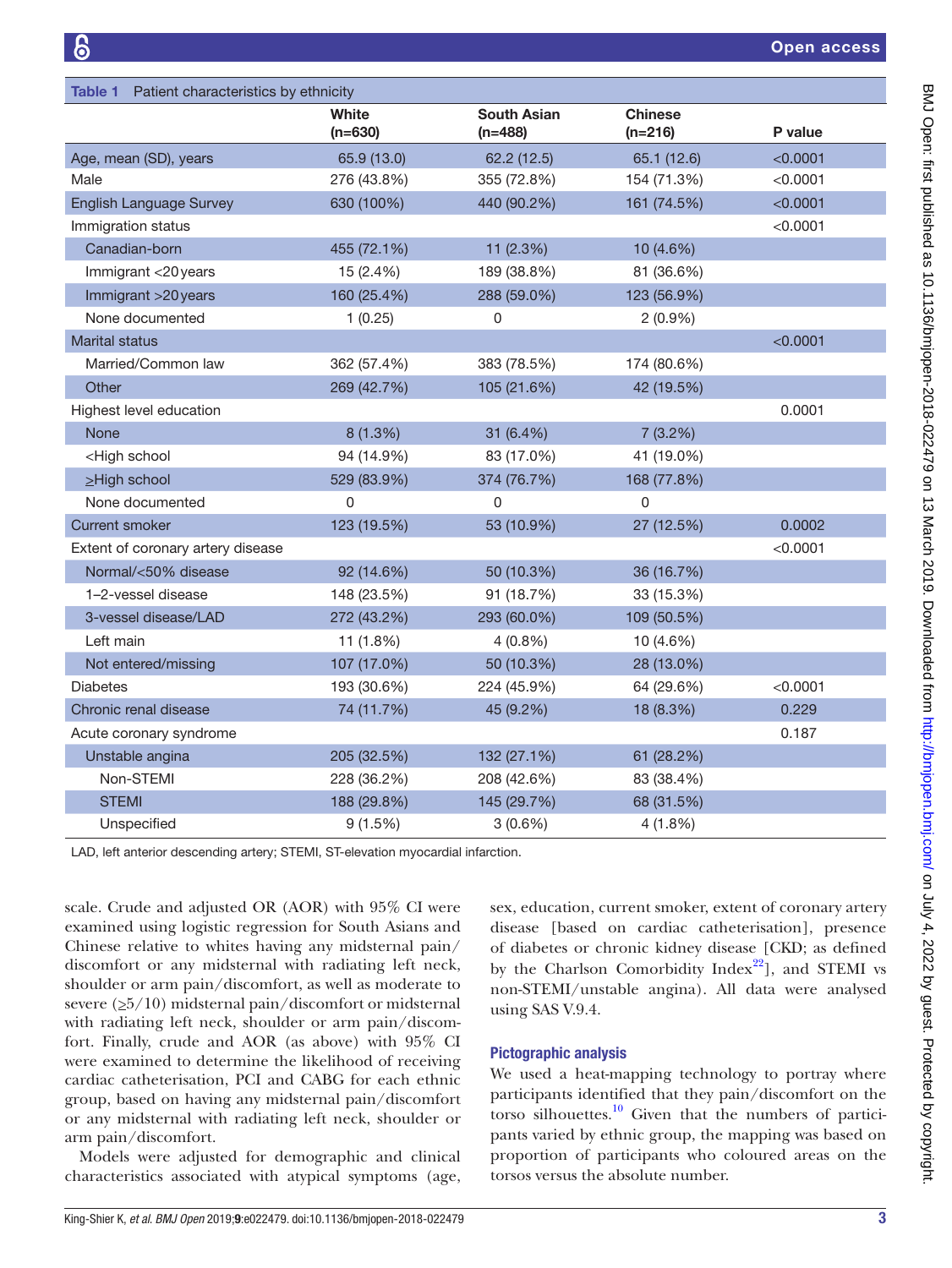| se |  |  |
|----|--|--|
|    |  |  |
|    |  |  |
|    |  |  |
|    |  |  |

|                                                                                                     | White<br>$(n=630)$ | <b>South Asian</b><br>$(n=488)$ | <b>Chinese</b><br>$(n=216)$ | P value  |
|-----------------------------------------------------------------------------------------------------|--------------------|---------------------------------|-----------------------------|----------|
| Pain/Discomfort location                                                                            |                    |                                 |                             |          |
| Midsternal                                                                                          | 559 (88.7%)        | 438 (89.9%)                     | 194 (89.8%)                 | 0.828    |
| Left shoulder                                                                                       | 310 (49.1%)        | 239 (49.0%)                     | 72 (33.3%)                  | 0.0006   |
| Left arm                                                                                            | 206 (32.7%)        | 140 (28.7%)                     | 22 (10.2%)                  | < 0.0001 |
| Left jaw                                                                                            | 122 (19.3%)        | 67 (13.7%)                      | 21 (9.7%)                   | 0.003    |
| Left neck                                                                                           | 114 (18.1%)        | 69 (14.1%)                      | 19 (8.8%)                   | 0.0006   |
| Midsternal with radiating left neck, shoulder or<br>arm pain/discomfort                             | 435 (69.0%)        | 316 (63.8%)                     | 123 (57.0%)                 | < 0.0001 |
| Midsternal pain/discomfort with intensity $\odot$ >5                                                | 482 (76.5%)        | 394 (80.7%)                     | 172 (79.6%)                 | 0.0435   |
| Midsternal with radiating left neck, shoulder or arm<br>pain/discomfort with intensity $\otimes$ >5 | 385 (61.6%)        | 285 (58.4%)                     | 111 (51.4%)                 | < 0.0001 |
| Nature of pain/discomfort                                                                           |                    |                                 |                             |          |
| Pressure                                                                                            | 312 (49.5%)        | 174 (35.7%)                     | 93 (43.1%)                  | < 0.0001 |
| Squeezing                                                                                           | 118 (18.7%)        | 120 (24.6%)                     | 57 (26.4%)                  | 0.016    |
| <b>Burning</b>                                                                                      | 82 (13.0%)         | 71 (14.6%)                      | 25 (11.6%)                  | 0.533    |
| Stabbing                                                                                            | 48 (7.6%)          | 68 (14.0%)                      | 17 (7.9%)                   | 0.001    |
| Shooting/Moving                                                                                     | 30 (4.8%)          | 39 (8.0%)                       | 11 $(5.1\%)$                | 0.065    |
| None                                                                                                | 40 (6.4%)          | 16 (3.3%)                       | 13 (6.0%)                   | 0.059    |
| Not documented                                                                                      | $\overline{0}$     | $\mathbf{0}$                    | $\overline{0}$              |          |
| Other symptoms                                                                                      |                    |                                 |                             |          |
| Shortness of breath                                                                                 | 386 (61.2%)        | 303 (62.1%)                     | 132 (61.1%)                 | 0.952    |
| Diaphoresis                                                                                         | 313 (49.7%)        | 239 (49.0%)                     | 103 (47.7%)                 | 0.877    |
| <b>Dizziness</b>                                                                                    | 329 (52.2%)        | 221 (45.3%)                     | 99 (45.8%)                  | 0.047    |
| Nausea or vomiting                                                                                  | 235 (37.3%)        | 145 (29.7%)                     | 56 (25.9%)                  | 0.002    |
|                                                                                                     |                    |                                 |                             |          |

# **RESULTS**

Of 3243 persons screened for eligibility, 1042 did not meet eligibility criteria and 903 patients declined enrolment in the study. Of the final 1334 patients (58.8% men), 47.2% were white, 36.6% were South Asian and 16.2% were Chinese (see [table](#page-2-0) 1).

<span id="page-3-0"></span>Table 2 Reported acute coronary syndrome symptoms by ethnicity

# Baseline characteristics

Over 72% of whites were Canadian-born whereas the majority of South Asians and Chinese had immigrated to Canada >20 years earlier. Among these three ethic groups, whites were most likely to be a current smoker and have 1–2-vessel disease, South Asians were most likely to have 3-vessel disease and diabetes and the greatest proportion of each patient group (36.2% whites, 42.6% South Asian, 38.4% Chinese) were admitted with non-STEMI.

#### ACS symptom presentation

The most common presenting symptom across ethnic groups was midsternal pain/discomfort of any intensity (89.3%) followed by left shoulder pain/discomfort  $(46.6\%)$  [\(table](#page-3-0) 2). Most of the pain or discomfort was rated as moderate to severe  $(\geq 5/10)$  across ethnicities. More than 78% of all patients reported the classic presentation of at least moderate intensity midsternal pain/

discomfort, and more than 58% of all patients reported moderate to severe intensity midsternal chest with any of radiating left neck, shoulder or arm pain/discomfort. In these unadjusted analyses, whites were less likely to report having the classic presentation of at least moderate intensity midsternal pain/discomfort while the Chinese were less likely to report having at least moderate intensity midsternal pain/discomfort with radiation to left neck, shoulder or arm. Extent of coronary artery disease was not associated with having classic symptoms in whites (p=0.973), South Asians (p=0.562) or Chinese (p=0.304) patients.

The majority of patients described their pain or discomfort as pressure, squeezing or burning (81.3% whites, 74.8% South Asians, 81.0% Chinese), although south Asians reported significantly more stabbing pain than their counterparts. Other symptoms were also prevalent among all ethnic groups: shortness of breath (62.4%), diaphoresis (49.8%), dizziness (49.3%) and nausea/ vomiting (33.1%). There were significant differences between groups in reporting these symptoms with whites reporting more dizziness and nausea or vomiting.

The pictographic analysis of the torsos [\(figure](#page-4-0) 1) shows that the profiles were very similar for whites and South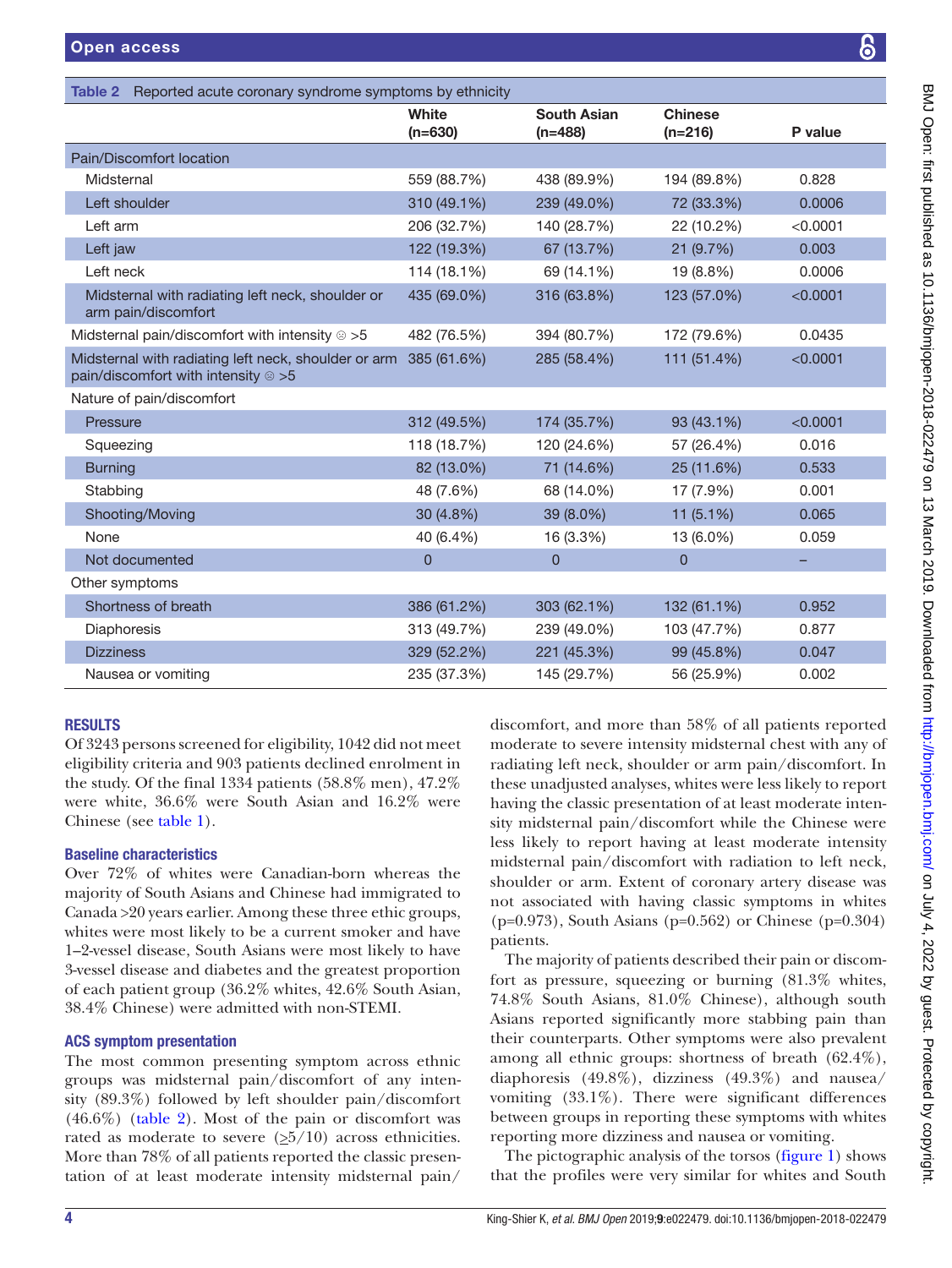

<span id="page-4-0"></span>Figure 1 Pictographic for each ethnic group. The colour gradient (white/purple to red) indicates no/few participants to most (>65%) of participants identified pain/discomfort in that location.

Asians, whereas the Chinese tended to report more central as well as less back or left arm pain/discomfort.

In the analysis stratified by ethnic group ([table](#page-3-0) 2), ethnicity was not significantly associated with reporting midsternal pain/discomfort of any intensity. However, in adjusted (age and sex; age sex, education, current smoker, extent of coronary artery disease, diabetes, CKD and STEMI vs non-STEMI/unstable angina) models ([table](#page-4-1) 3), South Asians were significantly more likely to report having midsternal pain/discomfort of moderate to severe intensity. The Chinese participants were less likely to report having radiating ACS symptoms (ie, midsternal, with left neck, shoulder or arm pain or discomfort) of any as well as moderate to severe intensity, relative to whites in crude and adjusted models.

#### Clinical care outcomes

The mean time to ER presentation, for those who had a distinct time of symptom onset, was 5.53 to 7.41hours ([table](#page-5-0) 4). South Asians with atypical symptoms had significantly longer delays in arrival to the emergency department than those who had any typical symptoms. The mean time to receipt of cardiac catheterisation following ER presentation was 3–3.93hours. Whites with atypical symptoms had significantly longer delays in time to receipt of cardiac catheterisation than those with typical symptoms. South Asian participants who had any typical midsternal pain/discomfort were more likely to receive PCI but less likely to receive CABG than those with atypical symptoms. [Table](#page-5-0) 4 also shows that South Asian participants who had any typical midsternal with left neck, shoulder or arm pain/discomfort were more likely to receive PCI than those who had atypical symptoms.

However, after adjustment, South Asians with atypical symptoms were least likely to receive PCI than those with typical symptoms ([table](#page-6-0) 5).

#### **DISCUSSION**

The classic (typical) presentation of moderate to severe intensity midsternal chest pain or discomfort was the most common presenting ACS symptom across ethnic groups. Yet, a substantial proportion of patients, up to one-third, in each group studied had non-classic (atypical) ACS presentations. Differences in ACS symptom presentation among whites, South Asian, and Chinese patients were statistically and clinically significant, as South Asians were more likely to present with classic ACS symptoms and Chinese were less likely to present with radiating symptoms in all

<span id="page-4-1"></span>

| Crude and adjusted OR for ACS symptom presentation<br>Table 3                 |               |                             |                                |                                      |                             |                                |                                 |
|-------------------------------------------------------------------------------|---------------|-----------------------------|--------------------------------|--------------------------------------|-----------------------------|--------------------------------|---------------------------------|
|                                                                               | Any intensity |                             | Moderate to severe intensity   |                                      |                             |                                |                                 |
|                                                                               | Ethnic group  | <b>Crude OR</b><br>(95% CI) | Adjusted* OR<br>(95% CI)       | Adjusted <sup>†</sup> OR<br>(95% CI) | <b>Crude OR</b><br>(95% CI) | Adjusted* OR<br>(95% CI)       | <b>Adjustedt OR</b><br>(95% CI) |
| At least moderate intensity midsternal pain/discomfort                        |               |                             |                                |                                      |                             |                                |                                 |
|                                                                               | White         | 1.0                         | 1.0                            | 1.0                                  | 1.0                         | 1.0                            | 1.0                             |
|                                                                               | South Asian   | 1.11 (0.76 to 1.63)         | 1.04 $(0.70 \text{ to } 1.56)$ | 1.04 (0.68 to 1.57)                  | 1.29 (0.96 to 1.72)         | 1.44 $(1.06 \text{ to } 1.96)$ | 1.43 (1.04 to 1.97)             |
|                                                                               | Chinese       | 1.12 (0.68 to 1.86)         | 1.12 (0.67 to 1.89)            | 1.18 (0.70 to 2.00)                  | 1.20 (0.82 to 1.75)         | 1.40 (0.95 to 2.07)            | 1.41 (0.95 to 2.09)             |
| At least moderate midsternal, with left neck, shoulder or arm pain/discomfort |               |                             |                                |                                      |                             |                                |                                 |
|                                                                               | White         | 1.0                         | 1.0                            | 1.0                                  | 1.0                         | 1.0                            | 1.0                             |
|                                                                               | South Asian   | $0.86$ (0.68 to 1.10)       | $0.83$ (0.64 to 1.06)          | $0.81$ (0.62 to 1.05)                | $0.94$ (0.74 to 1.19)       | $0.95(0.74 \text{ to } 1.21)$  | 0.92 (0.71 to 1.75)             |
|                                                                               | Chinese       | $0.44$ (0.32 to 0.61)       | $0.45$ (0.32 to 0.62)          | $0.46$ (0.33 to 0.63)                | $0.50(0.36)$ to $0.69$      | 0.53 (0.38 to 0.74)            | $0.53$ (0.38 to 0.75)           |

\*Adjusted for age and sex.

†Adjusted for age, sex, education, current smoker, extent of coronary artery disease (no disease vs low risk or high risk), diabetes, chronic kidney disease and ST-elevation myocardial infarction (STEMI) vs non-STEMI/unstable angina. ACS, acute coronary syndrome.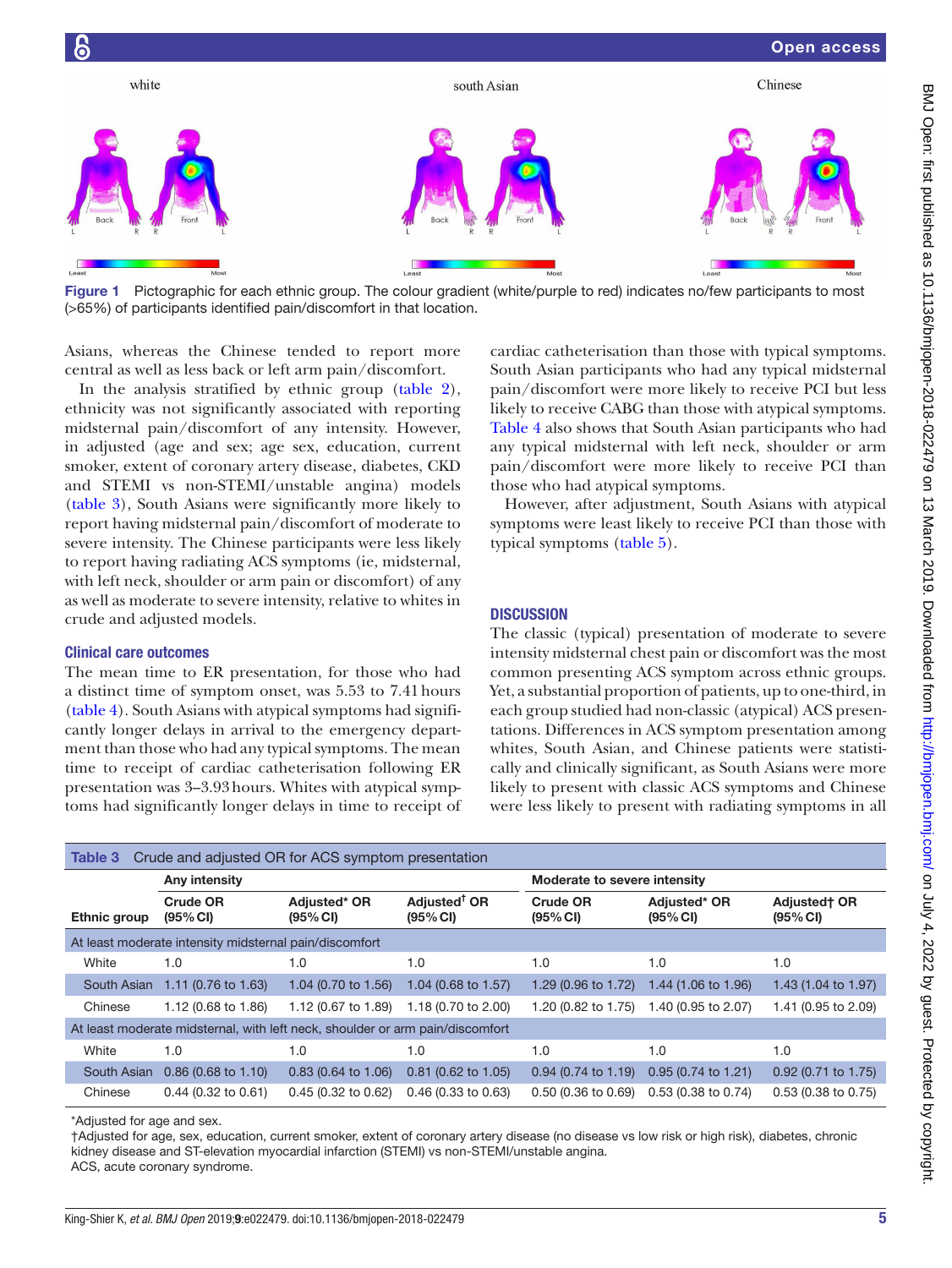<span id="page-5-0"></span>

| Clinical care outcomes by symptoms and ethnicity<br>Table 4             |                      |                       |         |                      |                                                              |         |                      |                    |                |
|-------------------------------------------------------------------------|----------------------|-----------------------|---------|----------------------|--------------------------------------------------------------|---------|----------------------|--------------------|----------------|
|                                                                         | White                |                       |         | South Asian          |                                                              |         | Chinese              |                    |                |
|                                                                         | $(n=482)$<br>Typical | Atypical<br>$(n=148)$ | P value | $(n=394)$<br>Typical | Atypical<br>$(n=94)$                                         | P value | $(n=172)$<br>Typical | Atypical<br>(n=44) | <b>P</b> value |
| Any midsternal pain/discomfort                                          | $n=451$              | $n=116$               |         | $n = 359$            | $n=71$                                                       |         | $n = 144$            | $n = 32$           |                |
| Time to ER presentation (hours; if<br>distinct time of onset) Mean (SD) | 6.43 (5.77)          | 6.11 (5.53)           | 0.591   | 5.69 (5.35)          | 7.17 (5.94)                                                  | 0.037   | 5.92 (5.49)          | 7.41 (6.10)        | 0.176          |
| Median (IQR)                                                            | 3.0(6.5)             | 3.0(6.0)              | 0.872   | 3.0(6.0)             | 5.0(6.5)                                                     | 0.127   | 3.0(6.0)             | 6.0(6.5)           | 0.318          |
| Time to CATH (hours)<br>Mean (SD)                                       | 3.35 (1.76)          | 3.93(1.57)            | 0.001   | 3.10(1.80)           | 3.10(1.72)                                                   | 0.975   | 3.09(1.82)           | 3.58(1.72)         | 0.134          |
| Median (IQR)                                                            | 4.0(2.0)             | 5.0(1.0)              | 0.002   | 3.0(2.0)             | 2.0(2.0)                                                     | 0.862   | 3.0(2.0)             | 5.0(1.5)           | 0.109          |
|                                                                         | n (%)                | n (%)                 |         | n (%)                | n (%)                                                        |         | N (%)                | n (%)              |                |
| <b>CATH</b>                                                             | 402 (83.4%)          | 124 (83.8%)           | 0.913   | 359 (91.1%)          | 81 (86.2%)                                                   | 0.148   | 151 (87.8%)          | 38 (86.4%)         | 0.826          |
| б<br>Р                                                                  | 228 (47.3%)          | 60 (40.5%)            | 0.149   | 211 (53.6%)          | 36 (38.3%)                                                   | 0.008   | 81 (47.1%)           | 19 (43.2%)         | 0.777          |
| CABG                                                                    | 44 (9.1%)            | 17(11.5%)             | 0.396   | 38 (9.6%)            | 16 (17.0%)                                                   | 0.041   | 13 (7.6%)            | $5(11.4\%)$        | 0.636          |
| shoulder, or arm pain/discomfort<br>Any midsternal with left neck,      | $n = 330$            | $n = 237$             |         | $n = 234$            | $n = 196$                                                    |         | $n = 68$             | $n = 108$          |                |
| Time to ER presentation (hours; if<br>distinct time of onset) Mean (SD) | 6.41(5.82)           | 6.31(5.57)            | 0.836   | 5.53 (5.35)          | 6.42 (5.60)                                                  | 0.092   | 6.0(5.65)            | 6.31 (5.62)        | 0.726          |
| Median (IQR)                                                            | 3.0(6.5)             | 3.0(3.0)              | 0.926   | 2.0(6.0)             | 3.0(6.5)                                                     | 0.037   | 3.0(6.0)             | 3.0(6.0)           | 0.649          |
| Time to CATH (hours)<br>Mean (SD)                                       | 3.40 (1.76)          | 3.61 (1.68)           | 0.154   | 3.0(1.77)            | 3.2(1.79)                                                    | 0.241   | 3.28(1.81)           | 3.14(1.81)         | 0.615          |
| Median (IQR)                                                            | 4.0 (2.0)            | 5.0(1.5)              | 0.192   | 3.0(2.0)             | 3.0(2.0)                                                     | 0.202   | 4.0 (2.0)            | 3.0(2.0)           | 0.635          |
|                                                                         | n (%)                | n (%)                 |         | n (%)                | n (%)                                                        |         | n (%)                | n (%)              |                |
| <b>CATH</b>                                                             | 306 (86.0%)          | 220 (80.3%)           | 0.058   | 235 (91.1%)          | 205 (89.1%)                                                  | 0.469   | 65 (82.3%)           | 124 (90.5%)        | 0.126          |
| <b>DO</b>                                                               | 172(48.3%)           | 116 (42.3%)           | 0.135   | 143 (55.4%)          | 104 (45.2%)                                                  | 0.024   | 41 (51.9%)           | 59 (43.1%)         | 0.361          |
| CABG                                                                    | 33 (9.3%)            | 28 (10.2%)            | 0.690   | 30 (11.6%)           | 24 (10.4%)                                                   | 0.675   | $4(5.1\%)$           | 14 (10.2%)         | 0.307          |
| CABG, coronary artery bypass graft surgery; CATH, catheterisation;      |                      |                       |         |                      | ER, emergency room; PCI, percutaneous coronary intervention. |         |                      |                    |                |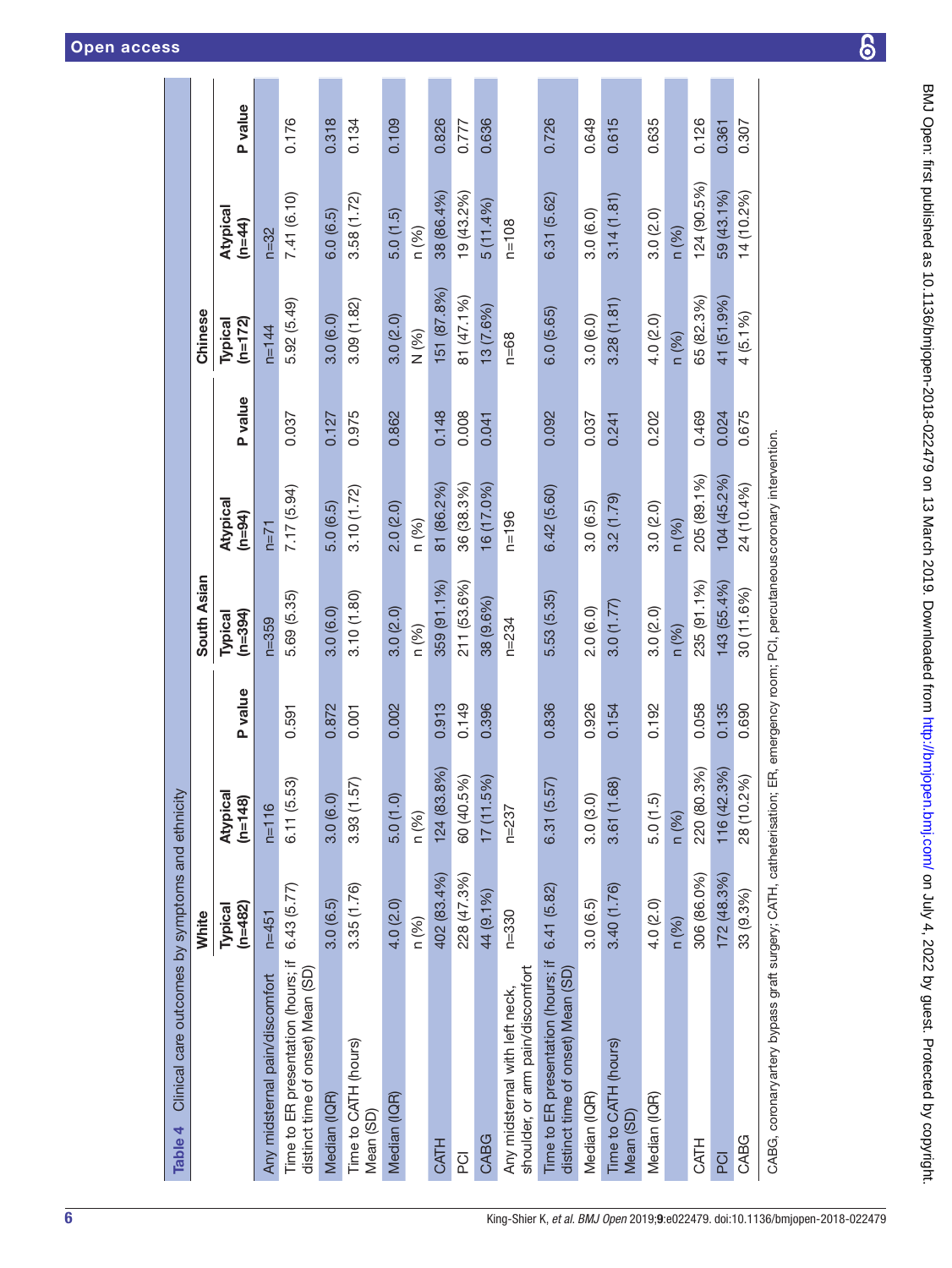<span id="page-6-0"></span>

| Crude and adjusted OR for clinical care outcomes<br>Table 5     |                       |                                 |  |  |  |  |
|-----------------------------------------------------------------|-----------------------|---------------------------------|--|--|--|--|
| <b>Atypical versus</b><br>typical                               | Crude OR (95% CI)     | <b>Adiusted* OR</b><br>(95% CI) |  |  |  |  |
| Any midsternal pain/discomfort                                  |                       |                                 |  |  |  |  |
| <b>CATH</b>                                                     |                       |                                 |  |  |  |  |
| White                                                           | 1.03 (0.62 to 1.69)   | 1.15 (0.53 to 2.49)             |  |  |  |  |
| South Asian                                                     | 0.61 (0.31 to 1.20)   | 0.66 (0.22 to 1.98)             |  |  |  |  |
| Chinese                                                         | 0.89 (0.33 to 2.35)   | 2.77 (0.64 to 11.90)            |  |  |  |  |
| PCI                                                             |                       |                                 |  |  |  |  |
| White                                                           | 0.76 (0.52 to 1.10)   | $0.73$ (0.45 to 1.19)           |  |  |  |  |
| South Asian                                                     | 0.54 (0.34 to 0.85)   | 0.57 (0.32 to 1.00)             |  |  |  |  |
| Chinese                                                         | 0.87 (0.45 to 1.69)   | 1.10 (0.45 to 2.68)             |  |  |  |  |
| CABG                                                            |                       |                                 |  |  |  |  |
| White                                                           | 1.29 (0.71 to 2.34)   | 1.59 (0.81 to 3.09)             |  |  |  |  |
| South Asian                                                     | 1.92 (1.02 to 3.62)   | 1.90 (0.96 to 3.77)             |  |  |  |  |
| Chinese                                                         | 1.63 (0.56 to 4.73)   | 1.76 (0.53 to 5.80)             |  |  |  |  |
| Any midsternal, with left neck, shoulder or arm pain/discomfort |                       |                                 |  |  |  |  |
| <b>CATH</b>                                                     |                       |                                 |  |  |  |  |
| White                                                           | 0.67 (0.44 to 1.02)   | 0.90 (0.47 to 1.73)             |  |  |  |  |
| South Asian                                                     | $0.80$ (0.44 to 1.46) | 1.37 (0.55 to 3.41)             |  |  |  |  |
| Chinese                                                         | 2.08 (0.92 to 4.68)   | 4.94 (1.41 to 17.31)            |  |  |  |  |
| PCI                                                             |                       |                                 |  |  |  |  |
| White                                                           | 0.79 (0.57 to 1.08)   | 0.84 (0.56 to 1.26)             |  |  |  |  |
| South Asian                                                     | 0.66 (0.46 to 0.95)   | 0.74 (0.47 to 1.18)             |  |  |  |  |
| Chinese                                                         | 0.69 (0.40 to 1.21)   | 0.49 (0.23 to 1.05)             |  |  |  |  |
| <b>CABG</b>                                                     |                       |                                 |  |  |  |  |
| White                                                           | 1.11 (0.66 to 1.89)   | 1.24 (0.69 to 2.21)             |  |  |  |  |
| South Asian                                                     | 0.89 (0.50 to 1.56)   | 0.92 (0.50 to 1.70)             |  |  |  |  |
| Chinese                                                         | 1.82 (0.63 to 5.31)   | 2.10 (0.65 to 6.85)             |  |  |  |  |

\*Adjusted for age, sex, education, current smoker, extent of coronary artery disease (no disease vs low risk or high risk), diabetes, CKD and STEMI vs non-STEMI/unstable angina. CABG, coronaryartery bypass graft surgery; CATH, catheterisation; PCI , percutaneous coronary intervention.

models relative to whites. Our study extends the findings from previous work by employing rigorous cross-cultural and language adaptation of study questionnaires, and including visual diagrams across multiple centres.

Findings from other studies have some similar conclusions. Like the south Asian and Chinese participants in our study, Blacks have been reported to have a similar prevalence of chest pain relative to whites, $6-9$  while other studies suggest that non-white patients with ACS are more likely to have chest pain than whites. A study from a single hospital in the UK reported South Asians are more frequently to have 'classic chest pain with radiation' than whites (90 vs  $82\%$ ).<sup>10</sup> A study of 390 patients with ACS residing in the Asia-Pacific rim revealed patients from India, China and Korea were significantly more likely to report typical pain than their white counterparts.<sup>11</sup> A small study of whites, blacks (US residents) and Koreans

(Korea residents) revealed Koreans reported significantly more frequent and greater radiation of chest pain.<sup>[8](#page-7-10)</sup> Yet, our earlier study from a single health region revealed that South Asian and Chinese patients with AMI were less likely to report classic symptom presentation.<sup>19</sup> These inconsistencies may be explained by the controlled analyses we used, and the lack of cross-cultural (and language) adaptation in other studies.

We found significant differences among ethnic groups in the intensity and nature of the pain/discomfort as well as the presence of additional symptoms. Ethnicity and culture may influence patients identifying, recognising and acknowledging urgent symptoms as such, as well as making the decision to seek care. Though not consistent, study findings suggest that people who represent ethnic minorities (who are not residing in their country of origin) have greater pain sensitivity in both clinical and experimental conditions relative to the ethnic majority (eg, whites). Though most of this research has been undertaken in African Americans and Hispanics relative to whites, $23$  what little research that has focused on south Asians or Chinese suggests that both groups may report less pain tolerance relative to whites. $24^{25}$ Single-centre studies have revealed that south Asians and Chinese with AMI tended to report atypical symptoms and did not recognise or accept their symptoms as 'urgent'.<sup>19 26</sup> Research findings suggest that expression of symptoms, and language and semantic differences of symptom descriptors may also account for discrepancies in reporting symptoms. Given that pain/discomfort are subjective experiences, how they are portrayed are culturally bound. $23-30$  For example, the Worchester Heart Attack Study revealed that south Asian participants were significantly less accepting of overtly expressing pain,<sup>[21](#page-8-7)</sup> and both south Asians and Chinese are viewed as more stoic in their presentations.<sup>[29](#page-8-8)</sup>

We identified little overall ethnic variation in time to emergency room presentation, though south Asians who had atypical symptoms were more likely to have a longer time to presentation to the emergency room (mean of 1.48hours longer) relative to those who had typical symptoms. In a study of 440398 registry patients, Ting *et al*<sup>[31](#page-8-9)</sup> demonstrated that delays from symptom onset to ER presentation were associated with reduced likelihoods of receiving any reperfusion therapy in the general population. Authors of other American studies have demonstrated ethnic (eg, African Americans, Hispanics, Pacific Islanders) differences relative to whites in longer time to ER presentation and reduced access to treatment (reperfusion therapies) for ACS events.<sup>30-33</sup>

Overall, and after adjustment, South Asians with atypical symptoms were least likely of the ethnic groups to receive PCI than those with typical symptoms. The reasons for this difference are not clear. It is possible that South Asians with atypical presentations arrive too late for emergent coronary revascularisation, there are biases from healthcare providers or this population may be more likely to refuse invasive cardiovascular procedures.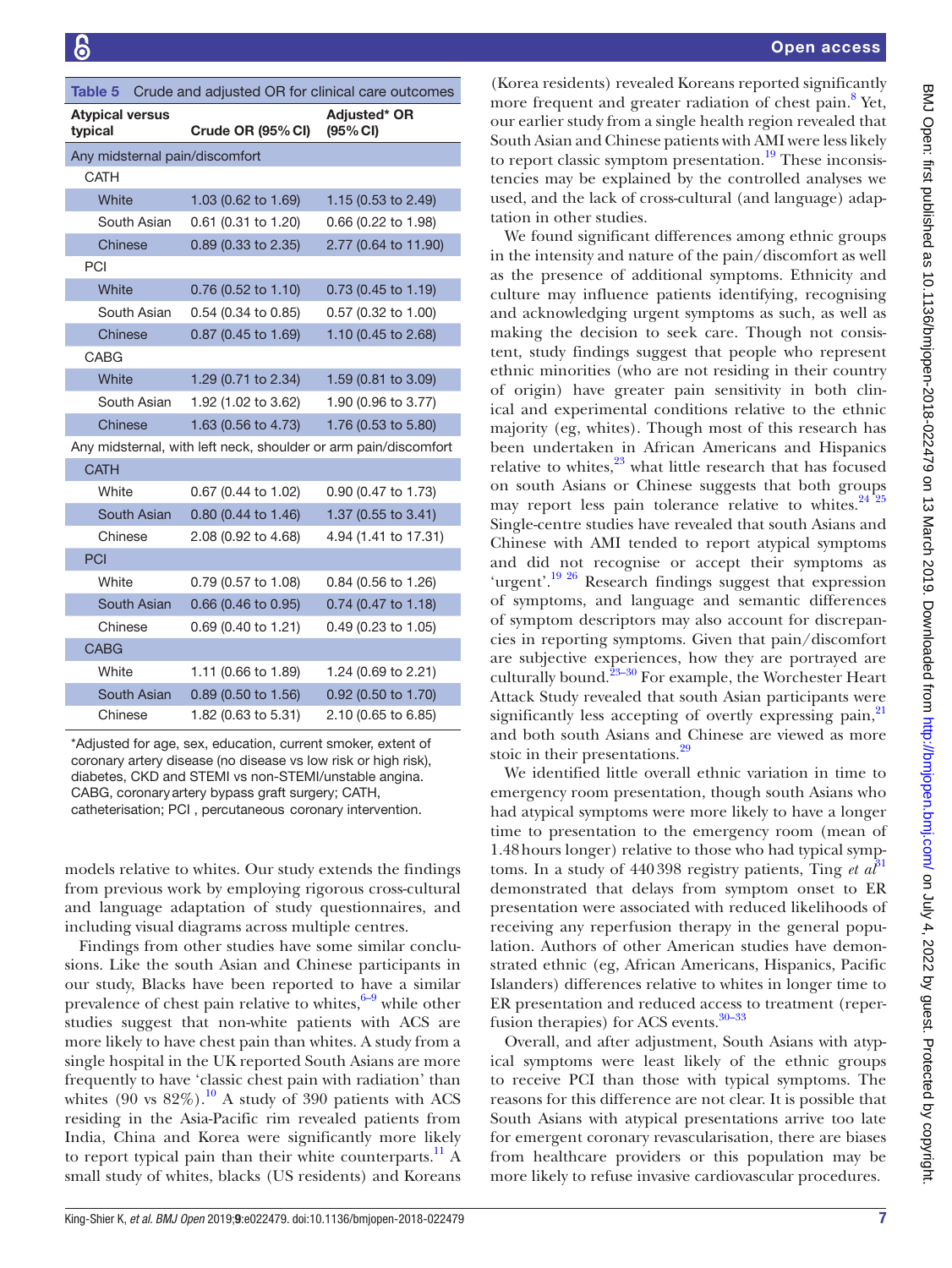# Study limitations

There were some limitations to this study. First, we studied participants who survived their ACS event. It is not possible to know if patients who succumbed to their ACS event or did not seek care had different symptoms than those who were diagnosed and survived. Second, we studied only those who agreed to participate. The proportion of south Asian and Chinese patients approached to participate and who refused was noteworthy. Third, we studied only patients in Canada who were admitted to selected hospitals. Finally, the cross-sectional design renders only observations and no basis for attributing causation. We undertook the following to balance these limitations: we employed a rigorous approach to comparing symptom presentation between cultural groups in this large cross-sectional study; we included participants who spoke a variety of languages, using highly systematic and validated translation and data collection processes; and had a large sample size.

#### **CONCLUSIONS**

A substantial proportion of white, south Asian and Chinese patients with ACS do not report classic ACS symptoms. Differences in ACS symptoms presentation among whites, South Asians and Chinese patients are significant with south Asians being more likely to report midsternal pain/discomfort and Chinese being less likely to report radiating pain/discomfort, relative to whites. On the whole, the mean time to ER presentation was unacceptably long for each ethnic group and especially so for south Asians. These delays can reduce the opportunity to receive evidence-based reperfusion therapies. From a public health perspective, we need to include non-chest pain symptoms for screening and public awareness campaigns for ACS among South Asian, Chinese and white persons.

#### Author affiliations

<sup>1</sup>Nursing, University of Calgary, Calgary, Alberta, Canada

<sup>2</sup>Community Health Sciences, University of Calgary, Calgary, Alberta, Canada 3 Department of Medicine, Division of General Internal Medicine, University of Toronto, Toronto, Ontario, Canada

4 Faculty of Medicine and Dentistry, University of Alberta, Edmonton, Alberta, Canada <sup>5</sup>School of Nursing, Dalian University, Dalian, China

6 Cardiology, Apollo Gleneagles Hospital, Kolkata, West Bengal, India

<sup>7</sup>Medicine, University of British Columbia, Vancouver, British Columbia, Canada

Acknowledgements The study team gratefully acknowledges the contributions of Pamela LeBlanc, for managing the study, as well as Elizabeth Lavigne and Jo-Ann Sawatzky for leading two of the study sites. Data management services were provided by EPICORE Centre, University of Alberta.

Contributors All authors have met the ICMJE recommendations regarding authorship. KK-S, HQ and NK conceived the study. KK-S, HQ, RT and NK made substantial contributions to the design of the work. MKK, LA, SB and NK made substantial contributions to the acquisition of data. KK-S, HQ, RT, DAS and NK made substantial contributions to the analysis. KK-S, HQ, MKK, RT, LA, SB, DAS and NK made substantial contributions to the interpretation of the data. KK-S, HQ, MKK, RT, LA, SB, DAS and NK made substantial contributions to drafting the work or revising it critically for important intellectual content, and made final approval of the version to be published. KK-S, HQ, MKK, RT, LA, SB, DAS and NK agree to be accountable

for all aspects of the work in ensuring that questions related to the accuracy or integrity of any part of the work are appropriately investigated and resolved.

Funding This work was supported by the Canadian Institutes of Health Research and the Guru Nanak Dev Ji DIL Research Chair. KKS was supported by Alberta Innovates Health Solutions (Health Scholar) and currently by the DIL Walk Foundation. HQ was supported by Alberta Innovates Health Solutions (Health Scholar). MK was supported by a Career Investigator Award from the Heart and Stroke Foundation. Ontario Provincial Office. NK was supported by a Michael Smith Foundation for Health Research Career Scientist award.

Competing interests RT reports grants from Merck Canada, personal fees from Merck Canada, outside the submitted work.

Patient consent for publication Not required.

Provenance and peer review Not commissioned; externally peer reviewed.

Data sharing statement Data are housed at the University of Calgary and are not available at this time.

Open access This is an open access article distributed in accordance with the Creative Commons Attribution Non Commercial (CC BY-NC 4.0) license, which permits others to distribute, remix, adapt, build upon this work non-commercially, and license their derivative works on different terms, provided the original work is properly cited, appropriate credit is given, any changes made indicated, and the use is non-commercial. See: [http://creativecommons.org/licenses/by-nc/4.0/.](http://creativecommons.org/licenses/by-nc/4.0/)

#### **REFERENCES**

- <span id="page-7-0"></span>1. World Health Organization. Media Centre – Cardiovascular Diseases (CVDs). Available at<www.who.int/mediacentre/factsheets/fs317/en/> (Accessed on 12 Feb 2016).
- 2. Vedanthan R, Seligman B, Fuster V. Global perspective on acute coronary syndrome: a burden on the young and poor. *[Circ Res](http://dx.doi.org/10.1161/CIRCRESAHA.114.302782)* 2014;114:1959–75.
- <span id="page-7-1"></span>3. El-Menyar A, Zubaid M, Sulaiman K, *et al*. Atypical presentation of acute coronary syndrome: a significant independent predictor of inhospital mortality. *[J Cardiol](http://dx.doi.org/10.1016/j.jjcc.2010.11.008)* 2011;57:165–71.
- <span id="page-7-2"></span>4. Anderson JL, Adams CD, Antman EM, *et al*. ACC/AHA 2007 guidelines for the management of patients with unstable angina/non-ST-Elevation myocardial infarction: a report of the American College of Cardiology/American Heart Association Task Force on Practice Guidelines (Writing Committee to Revise the 2002 Guidelines for the Management of Patients With Unstable Angina/Non-ST-Elevation Myocardial Infarction) developed in collaboration with the American College of Emergency Physicians, the Society for Cardiovascular Angiography and Interventions, and the Society of Thoracic Surgeons endorsed by the American Association of Cardiovascular and Pulmonary Rehabilitation and the Society for Academic Emergency Medicine. *[J Am Coll Cardiol](http://dx.doi.org/10.1016/j.jacc.2007.02.013)* 2007;50:e1–157.
- <span id="page-7-7"></span>5. Théroux P, Fuster V. Acute coronary syndromes: unstable angina and non-Q-wave myocardial infarction. *[Circulation](http://www.ncbi.nlm.nih.gov/pubmed/9537346)* 1998;97:1195–206.
- <span id="page-7-3"></span>6. Lee H, Bahler R, Chung C, *et al*. Prehospital delay with myocardial infarction: the interactive effect of clinical symptoms and race. *[Appl](http://dx.doi.org/10.1053/apnr.2000.7652)  [Nurs Res](http://dx.doi.org/10.1053/apnr.2000.7652)* 2000;13:125–33.
- 7. Klingler D, Green-Weir R, Nerenz D, *et al*. Perceptions of chest pain differ by race. *[Am Heart J](http://dx.doi.org/10.1067/mhj.2002.122169)* 2002;144:51–9.
- <span id="page-7-10"></span>Lee H, Bahler R, Park OJ, et al. Typical and atypical symptoms of myocardial infarction among African-Americans, whites, and Koreans. *[Crit Care Nurs Clin North Am](http://dx.doi.org/10.1016/S0899-5885(18)30020-0)* 2001;13:531–9.
- <span id="page-7-8"></span>9. Hravnak M, Whittle J, Kelley ME, *et al*. Symptom expression in coronary heart disease and revascularization recommendations for black and white patients. *[Am J Public Health](http://dx.doi.org/10.2105/AJPH.2005.084103)* 2007;97:1701–8.
- <span id="page-7-4"></span>10. Teoh M, Lalondrelle S, Roughton M, *et al*. Acute coronary syndromes and their presentation in Asian and Caucasian patients in Britain. *[Heart](http://dx.doi.org/10.1136/hrt.2006.091900)* 2007;93:183–8.
- <span id="page-7-9"></span>11. Greenslade JH, Cullen L, Parsonage W, *et al*. Examining the signs and symptoms experienced by individuals with suspected acute coronary syndrome in the Asia-Pacific region: a prospective observational study. *[Ann Emerg Med](http://dx.doi.org/10.1016/j.annemergmed.2012.05.008)* 2012;60:777–85.
- <span id="page-7-5"></span>12. Rana A, de Souza RJ, Kandasamy S, *et al*. Cardiovascular risk among South Asians living in Canada: a systematic review and metaanalysis. *[CMAJ Open](http://dx.doi.org/10.9778/cmajo.20130064)* 2014;2:E183–91.
- 13. Khan NA, Grubisic M, Hemmelgarn B, *et al*. Outcomes after acute myocardial infarction in South Asian, Chinese, and white patients. *[Circulation](http://dx.doi.org/10.1161/CIRCULATIONAHA.109.850297)* 2010;122:1570–7.
- <span id="page-7-6"></span>14. Zaman MJ, Philipson P, Chen R, *et al*. South Asians and coronary disease: is there discordance between effects on incidence and prognosis? *[Heart](http://dx.doi.org/10.1136/heartjnl-2012-302925)* 2013;99:729–36.